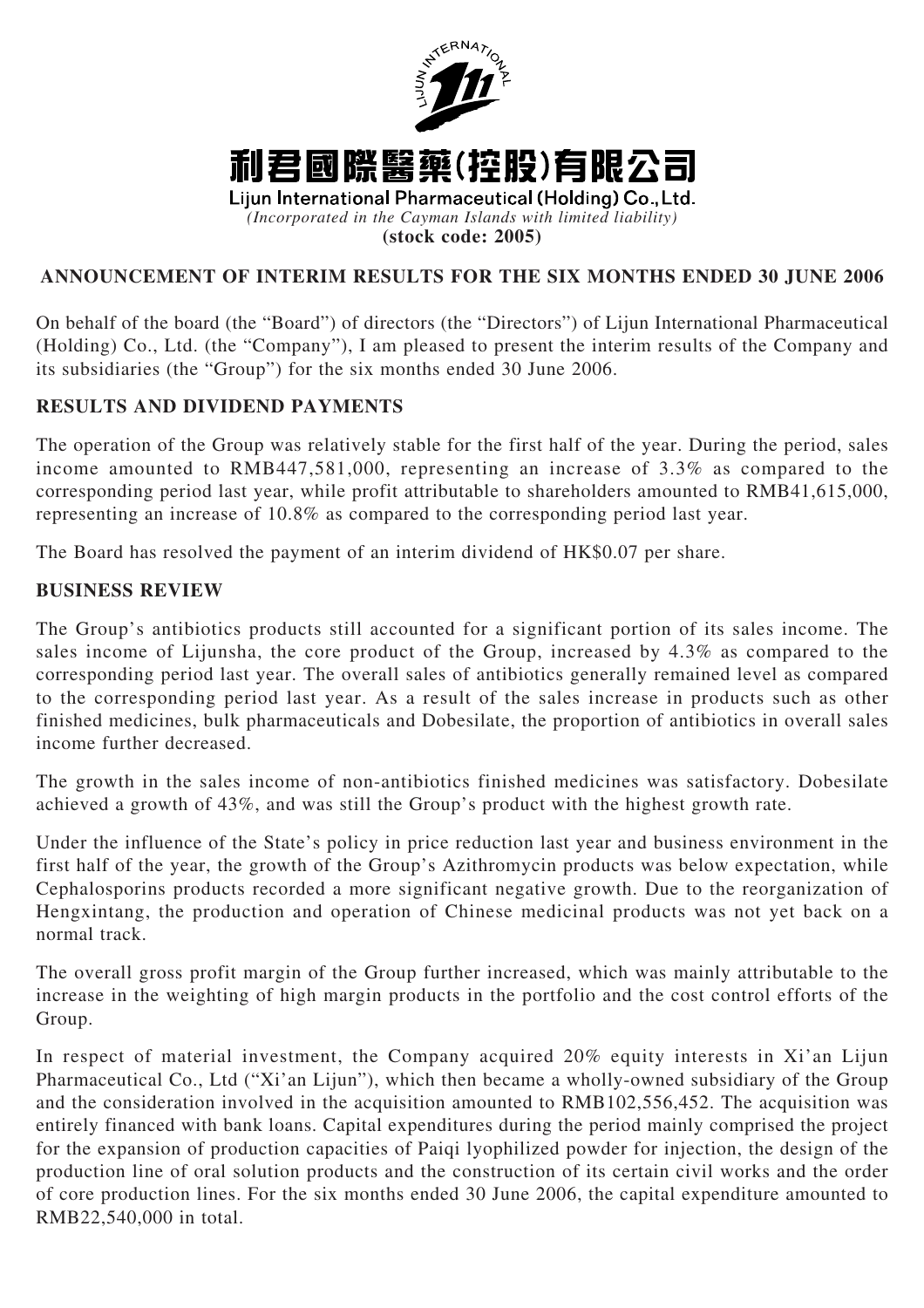# **OUTLOOK FOR THE SECOND HALF OF THE YEAR**

Looking forward to the second half of the year, the development of pharmaceutical industry still faces significant challenges. Quality, safety and legality of pharmaceutical products in the whole operating system are raising increasing concern. As the State reinforces the control over the entire production and operation process, significant changes in the pharmaceutical market are imminent. As a pharmaceutical production and operation corporation, the Group would research on the State's new policies and legislation in a timely manner so as to seize the opportunities arising and, more importantly, try to eliminate the impact that may be caused.

Development in the rural markets still remains one of the Company's major strategies. With the State's establishment of rural medical insurance systems, there is immense growth potential in the rural pharmaceutical markets. The Group will still prioritize the promotion of Lijunsha and the sales of other general medicines in rural areas.

The development of Cephalosporins products and Paiqi products in medium to large cities markets needs to be strengthened. However, under the influence of the overall pharmaceutical market environment, the Group may lower the sales target for the two product types.

The development of non-prescriptive medicines and health-care products will remain as the major direction for the Group to realign the product mix. To strive for a significant increase in the proportion of non-prescriptive medicines and health-care products in sales next year, the Group will enhance the advertising and promotion of non-prescriptive medicines, Dobesilate, and accelerate the construction of the production line of new products in the second half of the year.

The Group will leverage on its edges in branding and sales network to maintain its leading position in Macrolide antibiotics. The Group also endeavors to increase its market share through the consolidation of the pharmaceutical market, achieving satisfactory returns for its shareholders.

# **CONDENSED CONSOLIDATED INTERIM INCOME STATEMENT**

*(All amounts in RMB unless otherwise stated)*

|                                     | Six months ended 30 June |                  |                |
|-------------------------------------|--------------------------|------------------|----------------|
|                                     |                          | 2006             | 2005           |
|                                     |                          | <b>Unaudited</b> | Audited        |
|                                     | <b>Note</b>              | <b>RMB'000</b>   | <b>RMB'000</b> |
| Sales                               | $\mathfrak{Z}$           | 447,581          | 433,092        |
| Cost of goods sold                  |                          | (213, 403)       | (218, 824)     |
| Gross profit                        |                          | 234,178          | 214,268        |
| Other gain/(losses), net            |                          | 3,358            | (842)          |
| Selling and marketing costs         |                          | (121, 996)       | (102, 678)     |
| General and administrative expenses |                          | (61,215)         | (48, 784)      |
| <b>Operating profit</b>             | 7                        | 54,325           | 61,964         |
| Finance costs                       |                          | (3,294)          | (3,471)        |
| Profit before income tax            |                          | 51,031           | 58,493         |
| Income tax                          | 8                        | 273              | (11,885)       |
| Profit for the half year            |                          | 51,304           | 46,608         |
| <b>Attributable to:</b>             |                          |                  |                |
| — Equity holders of the Company     |                          | 41,615           | 37,556         |
| — Minority interest                 |                          | 9,689            | 9,052          |
|                                     |                          | 51,304           | 46,608         |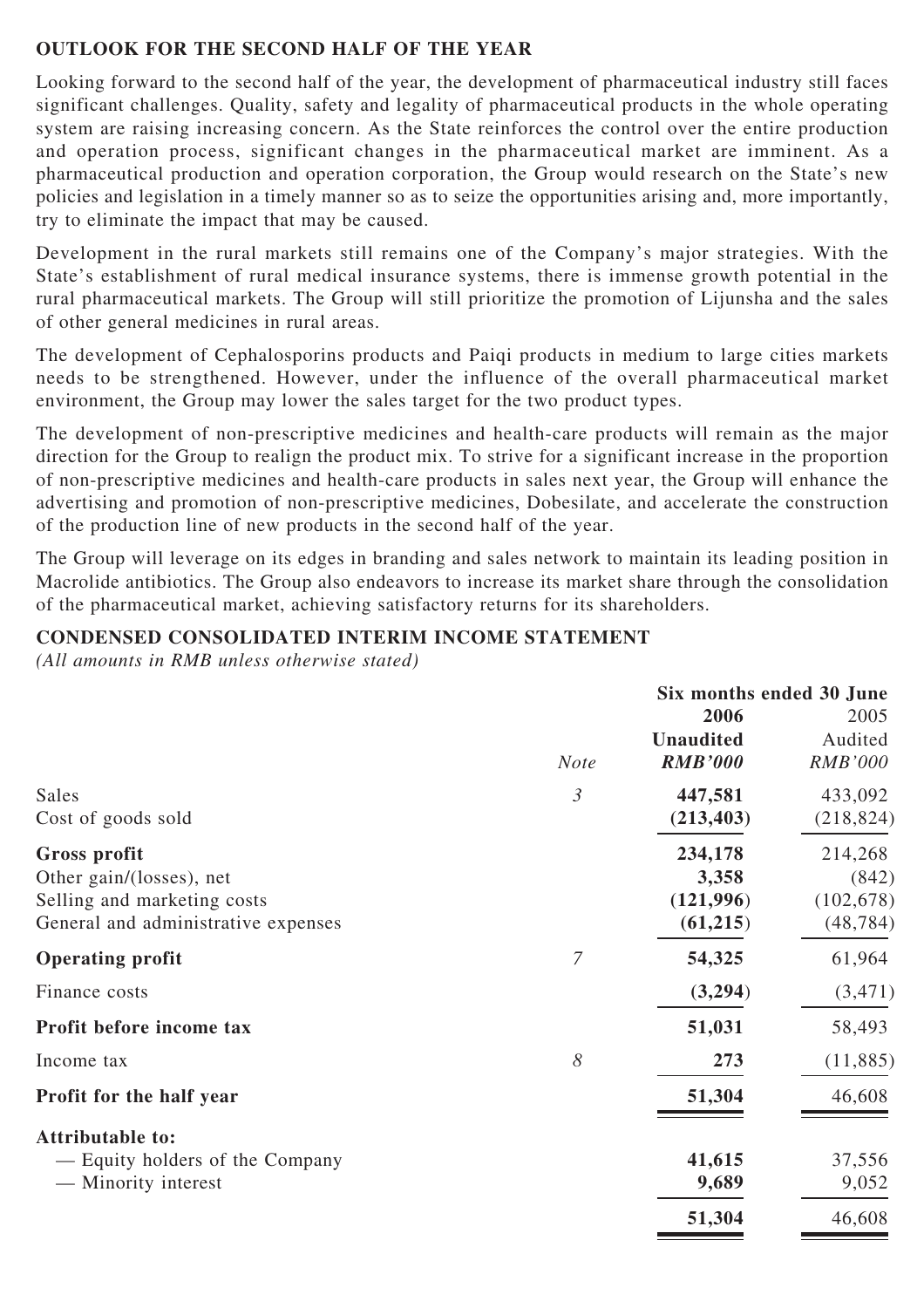| Basic earnings per share for profit<br>attributable to the equity holders<br>of the Company |    |        |       |
|---------------------------------------------------------------------------------------------|----|--------|-------|
| (expressed in RMB per share)                                                                |    | 0.14   | 0.18  |
| <b>Dividends</b>                                                                            | 10 | 20,933 | 4,218 |

# **CONDENSED CONSOLIDATED INTERIM BALANCE SHEET**

*(All amounts in RMB unless otherwise stated)*

|                                             |                | 30 June<br>2006  | 31 December<br>2005 |
|---------------------------------------------|----------------|------------------|---------------------|
|                                             |                | <b>Unaudited</b> | Audited             |
|                                             | <b>Note</b>    | <b>RMB'000</b>   | <b>RMB'000</b>      |
| <b>ASSETS</b>                               |                |                  |                     |
| <b>Non-current assets</b>                   |                |                  |                     |
| Property, plant and equipment               |                | 343,752          | 336,726             |
| Land use rights                             |                | 6,980            | 7,014               |
| Deferred income tax assets                  |                | 7,708            | 7,436               |
| Available-for-sale financial assets         |                | 609              | 609                 |
| <b>Total non-current assets</b>             |                | 359,049          | 351,785             |
| <b>Current assets</b>                       |                |                  |                     |
| Inventories                                 |                | 112,085          | 93,385              |
| Trade and bills receivables                 | $\overline{4}$ | 161,951          | 151,326             |
| Prepayments, deposits and other receivables |                | 43,984           | 66,000              |
| Bank and cash balances                      |                | 254,873          | 275,122             |
| <b>Total current assets</b>                 |                | 572,893          | 585,833             |
| <b>Total assets</b>                         |                | 931,942          | 937,618             |
| <b>EQUITY</b>                               |                |                  |                     |
| Capital and reserves attributable to equity |                |                  |                     |
| holders of the company                      |                |                  |                     |
| Share capital                               |                | 151,468          | 151,468             |
| Reserves                                    | 5              | 328,813          | 349,257             |
|                                             |                | 480,281          | 500,725             |
| <b>Minority interest</b>                    |                | 897              | 93,647              |
| <b>Total equity</b>                         |                | 481,178          | 594,372             |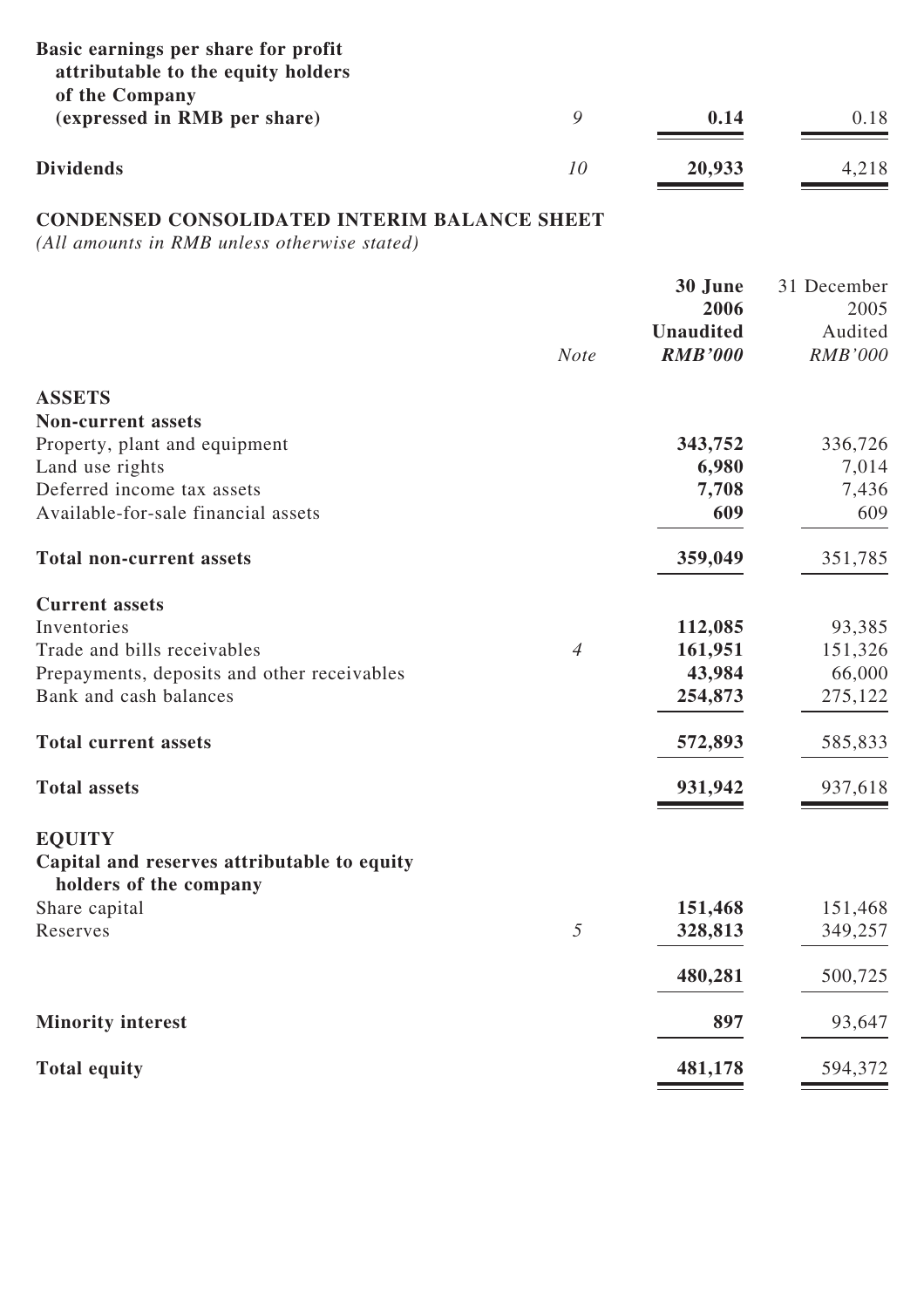| <b>Non-current liabilities</b><br>17,742<br>Long-term payables<br><b>Total non-current liabilities</b><br>17,742<br><b>Current liabilities</b> | 16,512<br>16,512 |
|------------------------------------------------------------------------------------------------------------------------------------------------|------------------|
|                                                                                                                                                |                  |
|                                                                                                                                                |                  |
|                                                                                                                                                |                  |
|                                                                                                                                                |                  |
| 6<br>64,576<br>Trade and bills payables                                                                                                        | 60,264           |
| 10,464<br>Deposits and advance receipts from customers                                                                                         | 14,516           |
| 85,016<br>Accrual and other payables                                                                                                           | 108,831          |
| 14,628<br>Income tax payable                                                                                                                   | 14,628           |
| Dividend payable<br>11,742                                                                                                                     | 14,763           |
| Short-term bank loans<br>240,940                                                                                                               | 108,000          |
| Current portion of long-term bank loans<br>5,000                                                                                               | 5,000            |
| Current portion of long-term payables<br>656                                                                                                   | 732              |
| <b>Total current liabilities</b><br>433,022                                                                                                    | 326,734          |
| <b>Total liabilities</b><br>450,764                                                                                                            | 343,246          |
| 931,942<br><b>Total equity and liabilities</b>                                                                                                 | 937,618          |
| 139,871<br>Net current assets                                                                                                                  | 259,099          |
| <b>Total assets less current liabilities</b><br>498,920                                                                                        | 610,884          |

*Notes to the interim condensed consolidated financial information: (All amounts in RMB unless otherwise stated)*

### **1. Basis of preparation**

This condensed consolidated interim financial information for the half year ended 30 June 2006 has been prepared in accordance with HKAS 34, "Interim financial reporting". The interim condensed financial report should be read in conjunction with the annual financial statements for the year ended 31 December 2005.

### **2. Accounting policies**

The accounting policies adopted are consistent with those of the annual financial statements for the year ended 31 December 2005 as described in the annual financial statements for the year ended 31 December 2005.

The following new standards, amendments to standards and interpretations are mandatory for year ending 31 December 2006.

- Amendment to HKAS 19, "Actuarial gains and losses, group plans and disclosures", effective for annual periods beginning on or after 1 January 2006. The Group has decided to retain its former accounting policy regarding the recognition of actuarial gains and losses;
- Amendment to HKAS 39, Amendment to "The fair value option", effective for annual periods beginning on or after 1 January 2006. This amendment is not relevant for the Group;
- Amendment to HKAS 21, Amendment "Net investment in a foreign operation", effective for annual periods beginning on or after 1 January 2006. This amendment is not relevant for the Group;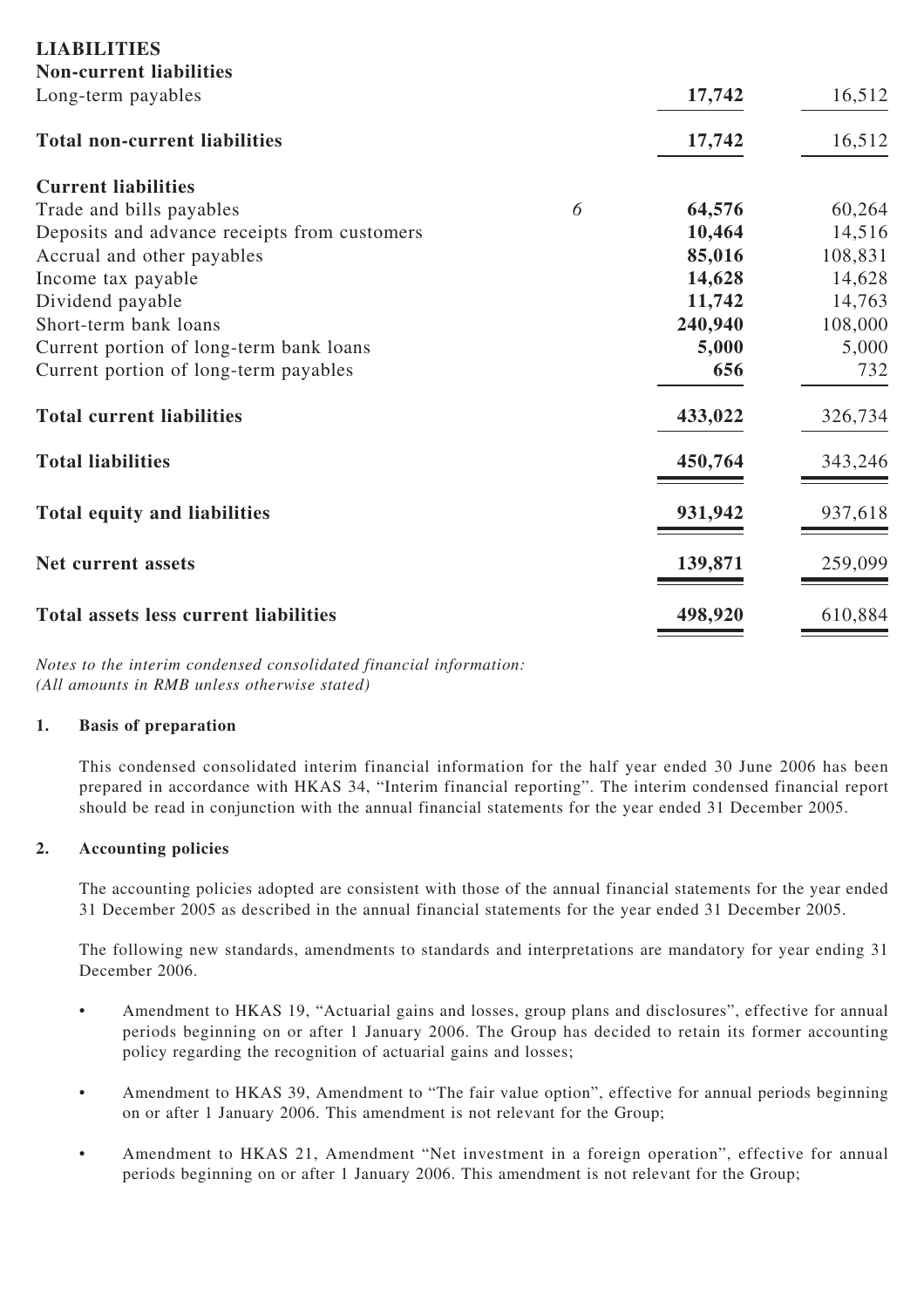- Amendment to HKAS 39, Amendment "Cash flow hedge accounting of forecast intragroup transactions", effective for annual periods beginning on or after 1 January 2006. This amendment is not relevant for the group;
- Amendment to HKAS 39 and HKFRS 4, Amendment "Financial guarantee contracts", effective for annual periods beginning on or after 1 January 2006. This amendment is not relevant for the Group;
- HKFRS 6, "Exploration for and evaluation of mineral resources", effective for annual periods beginning on or after 1 January 2006. This standard is not relevant for the Group;
- HK(IFRIC)-Int 4, "Determining whether an arrangement contains a lease", effective for annual periods beginning on or after 1 January 2006. This interpretation is not relevant for the Group;
- HK(IFRIC)-Int 5, "Rights to interests arising from decommissioning, restoration and environmental rehabilitation funds", effective for annual periods beginning on or after 1 January 2006. This interpretation is not relevant for the Group; and
- HK(IFRIC)-Int 6, "Liabilities arising from participating in a specific market waste electrical and electronic equipment", effective for annual periods beginning on or after 1 December 2005. This interpretation is not relevant for the Group.

The following new standards, amendments to standards and interpretations have been issued but are not effective for 2006 and have not been early adopted:

- HK(IFRIC)-Int 7, "Applying the Restatement Approach under HKFRS 29", effective for annual periods beginning on or after 1 March 2006. Management do not expect the interpretation to be relevant for the Group;
- HK(IFRIC)-Int 8, "Scope of HKFRS 2", effective for annual periods beginning on or after 1 May 2006. This interpretation is not relevant for the Group;
- HK(IFRIC)-Int 9, "Reassessment of Embedded Derivatives", effective for annual periods beginning on or after 1 June 2006. Management believes that this interpretation should not have a significant impact on the reassessment of embedded derivatives as the Group already assess if embedded derivative should be separated using principles consistent with HK(IFRIC)-Int 9; and
- HKFRS 7, "Financial instruments: Disclosures", effective for annual periods beginning on or after 1 January 2007. HKAS 1, "Amendments to capital disclosures", effective for annual periods beginning on or after 1 January 2007. The Group assessed the impact of HKFRS 7 and the amendment to HKAS 1 and concluded that the main additional disclosures will be the sensitivity analysis to market risk and capital disclosures required by the amendment of HKAS 1. The Group will apply HKFRS 7 and the amendment to HKAS 1 from annual periods beginning 1 January 2007.

### **3. Segment information**

The Group primarily operates in one business segment — manufacturing and sale of pharmaceutical products. It operates principally in one geographical segment — the People's Republic of China ("the PRC"). Substantially all of the Group's assets were located in the PRC. Accordingly, no analysis of segment information is presented.

|                                          | Six months ended 30 June |                |  |
|------------------------------------------|--------------------------|----------------|--|
|                                          | 2006                     | 2005           |  |
|                                          | <b>Unaudited</b>         | Audited        |  |
|                                          | <b>RMB'000</b>           | <i>RMB'000</i> |  |
| Sales:                                   |                          |                |  |
| - Sales of pharmaceutical products       | 446,386                  | 430,544        |  |
| - Sales of raw materials and by products | 366                      | 780            |  |
| — Processing income                      | 829                      | 1,768          |  |
|                                          | 447,581                  | 433,092        |  |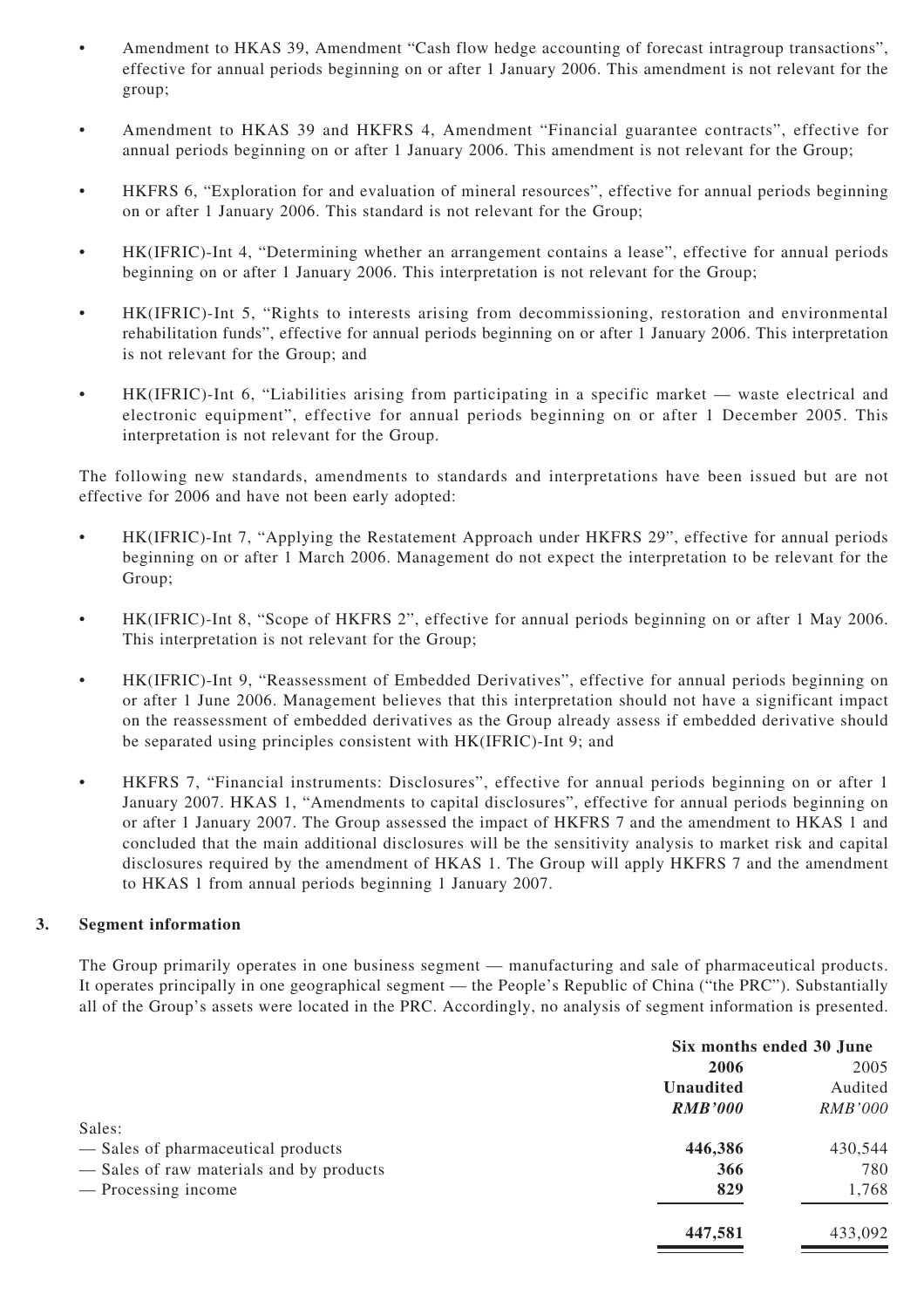### **4. Trade and bills receivables**

The Group generally required its customers to settle sales invoices within 3 months. Ageing analysis of trade and bills receivables is as follows:

|                                               | As at            |                |
|-----------------------------------------------|------------------|----------------|
|                                               | 30 June          | 31 December    |
|                                               | 2006             | 2005           |
|                                               | <b>Unaudited</b> | Audited        |
|                                               | <b>RMB'000</b>   | <i>RMB'000</i> |
| Trade and bills receivables                   |                  |                |
| Within 3 months                               | 133,615          | 127,698        |
| 4-6 months                                    | 24,790           | 18,525         |
| $7-12$ months                                 | 9,273            | 9,534          |
| $1-2$ years                                   | 2,845            | 2,204          |
| 2-3 years                                     | 2,139            | 2,234          |
| More than 3 years                             | 3,166            | 13,638         |
|                                               | 175,828          | 173,833        |
| Less: provision for impairment of receivables | (13, 877)        | (22, 507)      |
|                                               | 161,951          | 151,326        |

### **5. Reserves**

|                                               |                                      |                            |                                                                          | Acquisition                |                                               |                                |
|-----------------------------------------------|--------------------------------------|----------------------------|--------------------------------------------------------------------------|----------------------------|-----------------------------------------------|--------------------------------|
|                                               | Capital<br>reserve<br><b>RMB'000</b> | reserves<br><b>RMB'000</b> | <b>Statutory Translation of minority</b><br>difference<br><b>RMB'000</b> | interest<br><b>RMB'000</b> | <b>Retained</b><br>earnings<br><b>RMB'000</b> | <b>Total</b><br><i>RMB'000</i> |
| <b>Balance at 1 January 2005</b>              | 168,752                              | 45,949                     |                                                                          |                            | 44,617                                        | 259,318                        |
| Profit for the half year                      |                                      |                            |                                                                          |                            | 37,556                                        | 37,556                         |
| Dividends                                     |                                      |                            |                                                                          |                            | (3,374)                                       | (3,374)                        |
| Balance at 30 June 2005                       | 168,752                              | 45,949                     |                                                                          |                            | 78,799                                        | 293,500                        |
| <b>Balance at 1 January 2006</b>              | 168,752                              | 59,753                     |                                                                          |                            | 120,752                                       | 349,257                        |
| Profit for the half year                      |                                      |                            |                                                                          |                            | 41,615                                        | 41,615                         |
| Exchange difference                           |                                      |                            | (2,352)                                                                  |                            |                                               | (2,352)                        |
| Dividends<br>Acquisition of minority interest |                                      |                            |                                                                          |                            | (47, 848)                                     | (47, 848)                      |
| (note 11)                                     |                                      |                            |                                                                          | (11, 859)                  |                                               | (11, 859)                      |
| <b>Balance at 30 June 2006</b>                |                                      |                            |                                                                          |                            |                                               |                                |
| (unaudited)                                   | 168,752                              | 59,753                     | (2, 352)                                                                 | (11, 859)                  | 114,519                                       | 328,813                        |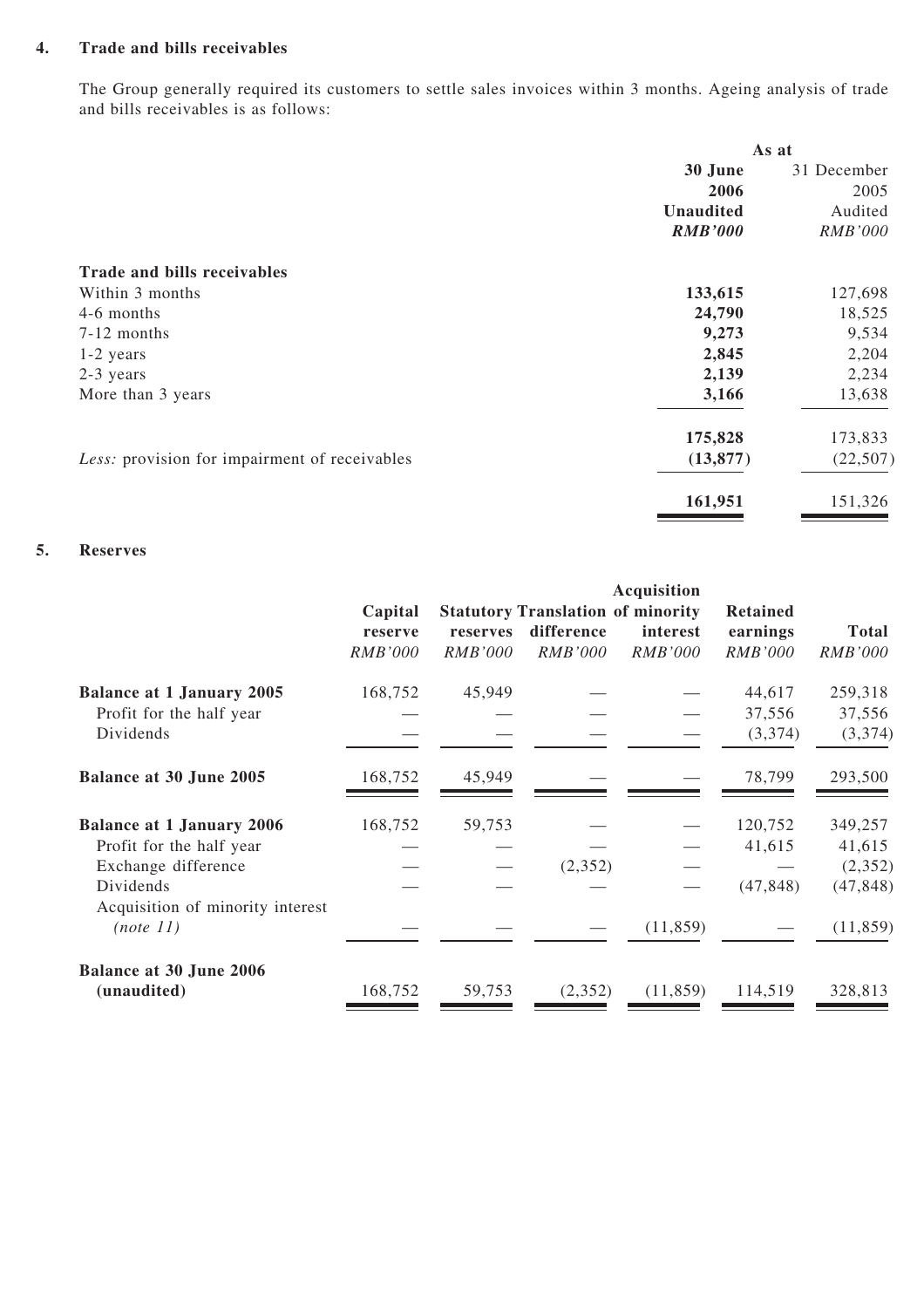### **6. Trade and bills payables**

The ageing analysis of accounts and bills payable at respective balance sheet dates are as follows:

| As at          |                |
|----------------|----------------|
| 30 June        | 31 December    |
| 2006           | 2005           |
| Unaudited      | Audited        |
| <b>RMB'000</b> | <b>RMB'000</b> |
|                |                |
| 58,083         | 55,037         |
| 1,121          | 1,003          |
| 974            | 897            |
| 2,454          | 1,709          |
| 1,944          | 1,618          |
| 64,576         | 60,264         |
|                |                |

### **7. Operating profit**

The following items have been credited/charged to the operating profit during the interim period:

|                                                                          | Six months ended 30 June |                |
|--------------------------------------------------------------------------|--------------------------|----------------|
|                                                                          | 2006                     | 2005           |
|                                                                          | Unaudited                | Audited        |
|                                                                          | <b>RMB'000</b>           | <i>RMB'000</i> |
| Crediting                                                                |                          |                |
| Reversal of inventory write down                                         |                          | (1,015)        |
| Reversal of impairment charge relating to property, plant and equipment  | (190)                    |                |
| Charging                                                                 |                          |                |
| Cost of inventories                                                      | 161,981                  | 156,531        |
| Staff costs, including directors' emoluments                             | 45,518                   | 44,716         |
| Depreciation and amortisation                                            | 15,738                   | 17,735         |
| Provision for impairment of receivables                                  | 4,963                    | 992            |
| Operating leases-rental expenses in respect of land use right in the PRC | 2,782                    | 2,702          |
| Advertising expenses                                                     | 34,580                   | 23,667         |
| Research and development costs                                           | 3,561                    | 2,680          |

### **8. Income taxes**

The Company was incorporated in the Cayman Islands as an exempted company with limited liability under the Company Law of the Cayman Islands and, accordingly, is exempted from payment of the Cayman Islands income tax.

No Hong Kong profits tax was provided as the Group had no assessable profit in Hong Kong for the six months ended 30 June 2006.

In May 2005, the PRC Enterprise Income Tax ("EIT") rate of Xi'an Lijun Pharmaceutical Co., Ltd has been approved to be 24%, which was effective from 1 January 2005. Being incorporated as foreign investment enterprise in PRC, Xi'an Lijun Pharmaceutical Co., Ltd. has obtained approvals in May 2005 from the relevant tax authorities in Xi'an, which is also effective from 1 January 2005, for their entitlement to exemption from EIT for the first two years and 50% reduction in EIT for the next three years, commencing from the first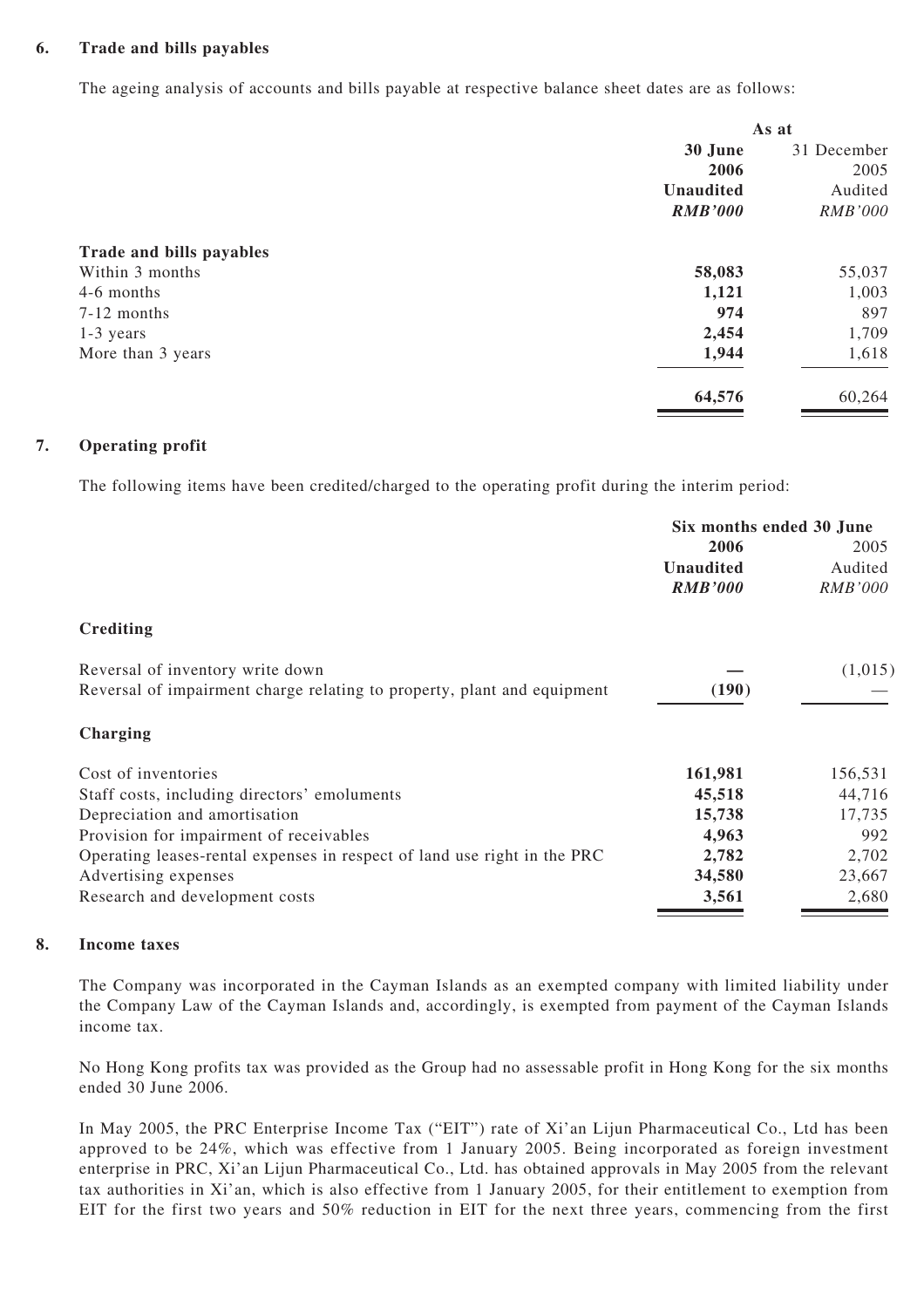profitable year after offsetting all unexpired tax losses carried forward from the previous years in accordance with the relevant tax rules and regulations applicable to foreign investment enterprises in PRC.

|                     |                | Six months ended 30 June |  |
|---------------------|----------------|--------------------------|--|
|                     | 2006           | 2005                     |  |
|                     | Unaudited      | Audited                  |  |
|                     | <b>RMB'000</b> | <i>RMB'000</i>           |  |
| Deferred income tax | 273            | (11, 885)                |  |

### **9. Earnings per share**

Basic earnings per share is calculated by dividing the profit attributable to equity holders of the Company of RMB41,615,000 by the weighted average number of 290,500,000 ordinary shares in issue during the period.

The comparative basic earnings per share is calculated by dividing the profit attributable to equity shareholders of the Company of RMB37,556,000 by an aggregate of 210,000,000 shares, comprising 1 share issued after incorporation of the Company and 209,999,999 shares issued after the capitalisation issue completed, which were deemed to have been in issue since 1 January 2004.

No diluted earnings per share is presented, as the Company has no dilutive potential shares.

#### **10. Dividends**

A dividend in respect of the six months ended 30 June 2006 of HK\$0.07 per share, amounting to a total dividend of RMB20,933,000, was proposed by the directors on 1 September 2006. This condensed consolidated financial information has not reflected this dividend payable.

#### **11. Business combinations**

On 16 May 2006, the Company entered into an agreement with Rejoy Group Limited Liability Company ("Rejoy Group") to acquire an additional 20% equity interests in Xi'an Lijun Pharmaceutical Co., Ltd. ("Xi'an Lijun"), for a cash consideration of RMB102,556,452 (the "Transaction").

Pursuant to the agreement, the Company paid the consideration of RMB102,556,452 to Rejoy Group in June 2006 and thereafter Xi'an Lijun has become a 100% subsidiary.

Details of the Transaction are as follows:

|                                                                                | <i>RMB'000</i> |
|--------------------------------------------------------------------------------|----------------|
| <b>Purchase consideration:</b>                                                 |                |
| $-\cosh$ paid                                                                  | 102,556        |
| Less: 20% Minority Interest of Xi'an Lijun                                     | (90, 697)      |
| Excess of the consideration over the carrying amount of the interests acquired | 11.859         |

Such excess of the consideration over the carrying amount of the interests acquired is recognised directly in equity and attributed to the equity holders of the Company.

### **LIQUIDITY AND FINANCIAL RESOURCES**

The Group primarily finances its working capital and other capital requirements by net cash generated from operating activities and resorts to external financing including both long-term and short-term loans from time to time in case the operating cashflow is insufficient to meet the capital requirements.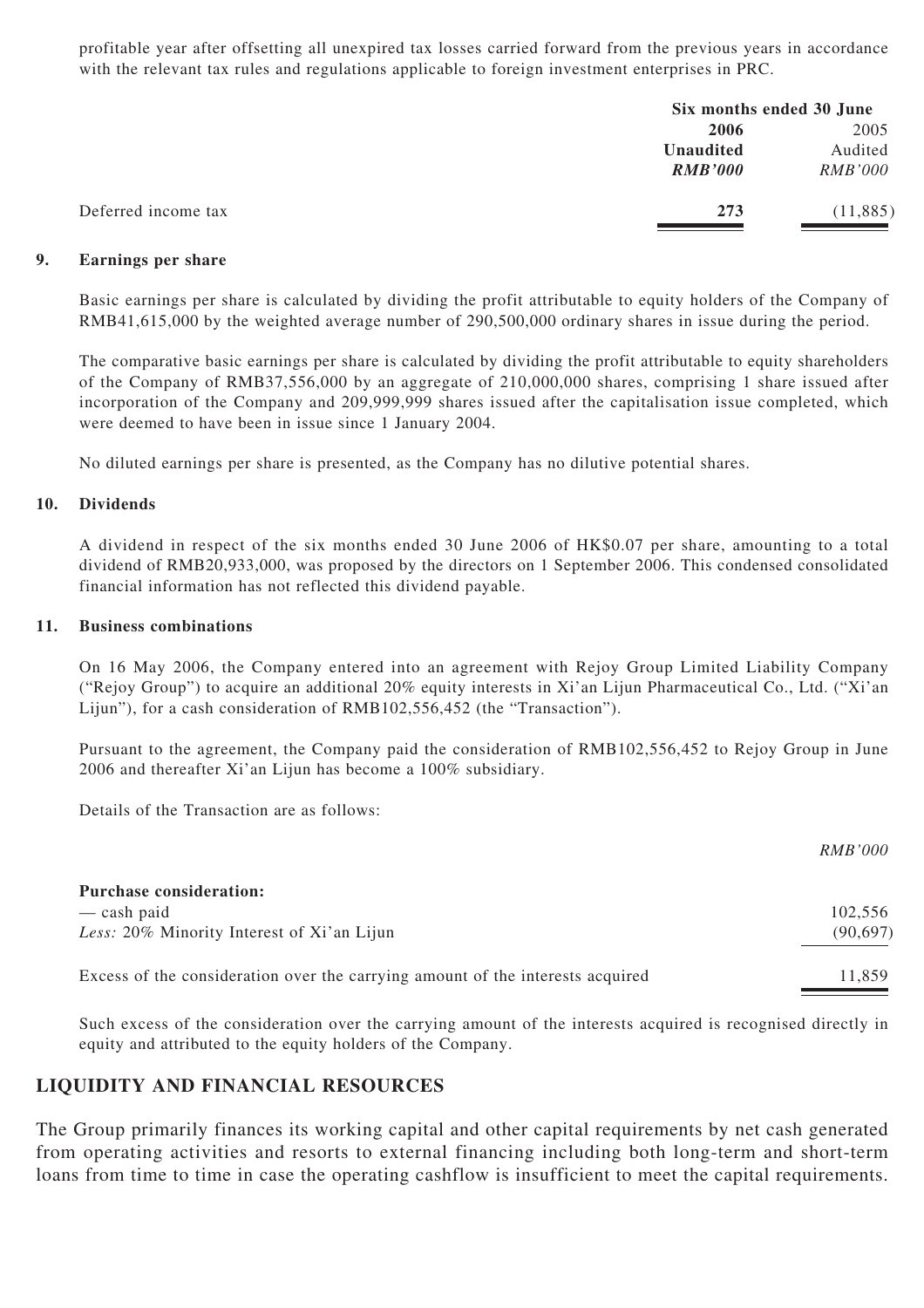As at 30 June 2006, the cash and bank balance aggregated to RMB254,873,000 (31 December 2005: RMB275,122,000), comprising RMB148,724,000 of cash and bank balances denominated in Hong Kong dollars, and RMB106,149,000 in RMB.

Bank loans amounted to RMB245,940,000 as at 30 June 2006 (31 December 2005: RMB113,000,000), comprising RMB102,940,000 of bank loan denominated in Hong Kong dollars and RMB143,000,000 in RMB. The increase was mainly due to bank loan obtained for acquisition of 20% interest in Xi'an Lijun on 23 June 2006.

Gearing ratio (defined as total liabilities divided by total assets) of the Group increased from 36.6% as at 31 December 2005 to 48.4% as at 30 June 2006.

Current ratio (defined as current assets divided by current liabilities) of the Group decreased from 1.79 as at 31 December 2005 to 1.32 as at 30 June 2006.

## **EXCHANGE EXPOSURE**

The Group's principal assets, liabilities, revenue and payments are denominated in HKD and RMB. Despite the recent mild appreciation of the RMB exchange rate, the directors believe that the RMB exchange rate will only appreciate by a small percentage in the foreseeable future. In this regard, the directors believe that exposure to exchange rate fluctuations will not have material adverse effect to the Group.

## **PLEDGE OF ASSETS**

As at 30 June 2006, bank deposits of HK\$100,000,000 and the Group's land use rights with the net book amount of approximately RMB6,980,000 was pledged as collateral for the Group's bank borrowings.

## **CONTINGENT LIABILITIES**

As at 30 June 2006, the Group did not have any contingent liabilities.

## **INTERIM DIVIDEND**

The Directors resolved to pay on 29 September 2006 an interim dividend of HK\$0.07 per share (amounting to a total of approximately RMB20,933,000) for the six months ended 30 June 2006 to the shareholders named in the register of members of the Company on 21 September 2006. The interim dividend represents a payout rate of 50.3% of net profit attributable to the equity holders of the Company for the six months ended 30 June 2006.

## **PURCHASE, SALE OR REDEMPTION OF SECURITIES**

The Company has not redeemed any of its Shares during the year. Neither the Company nor any of its subsidiaries has purchased or sold any of the Company's listed securities during the year.

# **SUBSTANTIAL INVESTMENT AND ACQUISITION**

On 23 June 2006, the Group completed the acquisition of 20% interest of Xi'an Lijun from Rejoy Group Limited Liability Company for a consideration of RMB102,556,452. Xi'an Lijun became a wholly-owned subsidiary of the Group after the acquisition. Details of the acquisition had been set out in the circular to the shareholders dated 5 June 2006.